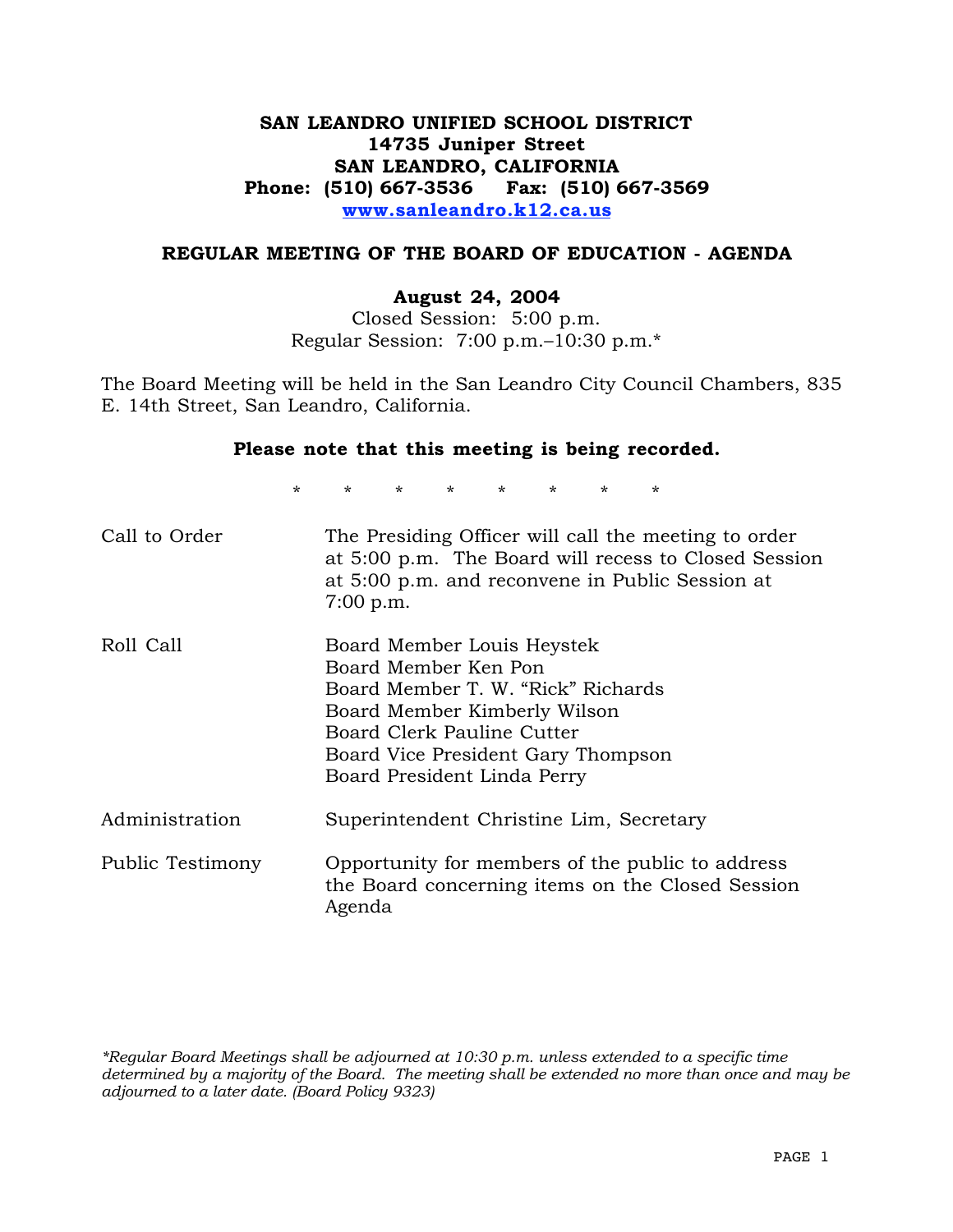Prior to the Public Session, the Board will meet in Closed Session pursuant to Government Code Sections 54957 and 54956.9.

- a) Public Employee Performance Evaluation, Title: Superintendent
- b) Public Employee Discipline/Dismissal/Release
- c) Conference with Legal Counsel Existing Litigation 1 case

| Report Closed<br>Session Action | Motion __________ Second ___________ Vote ________                                                                          |                                                                                                                                                                                                                                                                                                                                                                                                                                                                  |
|---------------------------------|-----------------------------------------------------------------------------------------------------------------------------|------------------------------------------------------------------------------------------------------------------------------------------------------------------------------------------------------------------------------------------------------------------------------------------------------------------------------------------------------------------------------------------------------------------------------------------------------------------|
| Pledge of Allegiance            |                                                                                                                             |                                                                                                                                                                                                                                                                                                                                                                                                                                                                  |
| Approve Agenda                  | Motion __________ Second ____________ Vote _________                                                                        | Approve the Regular Meeting Agenda of August 24, 2004                                                                                                                                                                                                                                                                                                                                                                                                            |
| Legal Statement                 | the entrance and submit it to the Board's<br>Administrative Assistant. Speakers who have<br>this meeting is being recorded. | Members of the audience who wish to address the<br>Board are asked to complete the yellow card available at<br>completed the card will be called when the item is<br>reached on the agenda or, for non-agenda items, during<br>the Public Testimony. Cards are to be turned in before<br>the item is reached on the agenda. Please note that                                                                                                                     |
|                                 | posted agenda except to A) briefly respond to<br>(Government Code Section 54954.2(a))                                       | State law prohibits the Board of Education from taking<br>any action on or discussing items that are not on the<br>statements made or questions posed by the public in<br>attendance; B) ask questions for clarification; C)<br>provide a reference to a staff member or other resource<br>for factual information in response to the inquiry; or D)<br>ask a staff member to report back on the matter at the<br>next meeting and/or put it on a future agenda. |

#### **PRESENTATIONS**

\* Helen Ross Scholarship

Members of the Helen Ross family will be present to make a formal proposal establishing "The Helen Ross Promising Young Reader Scholarship" to be implemented at Roosevelt Elementary School where Helen volunteered.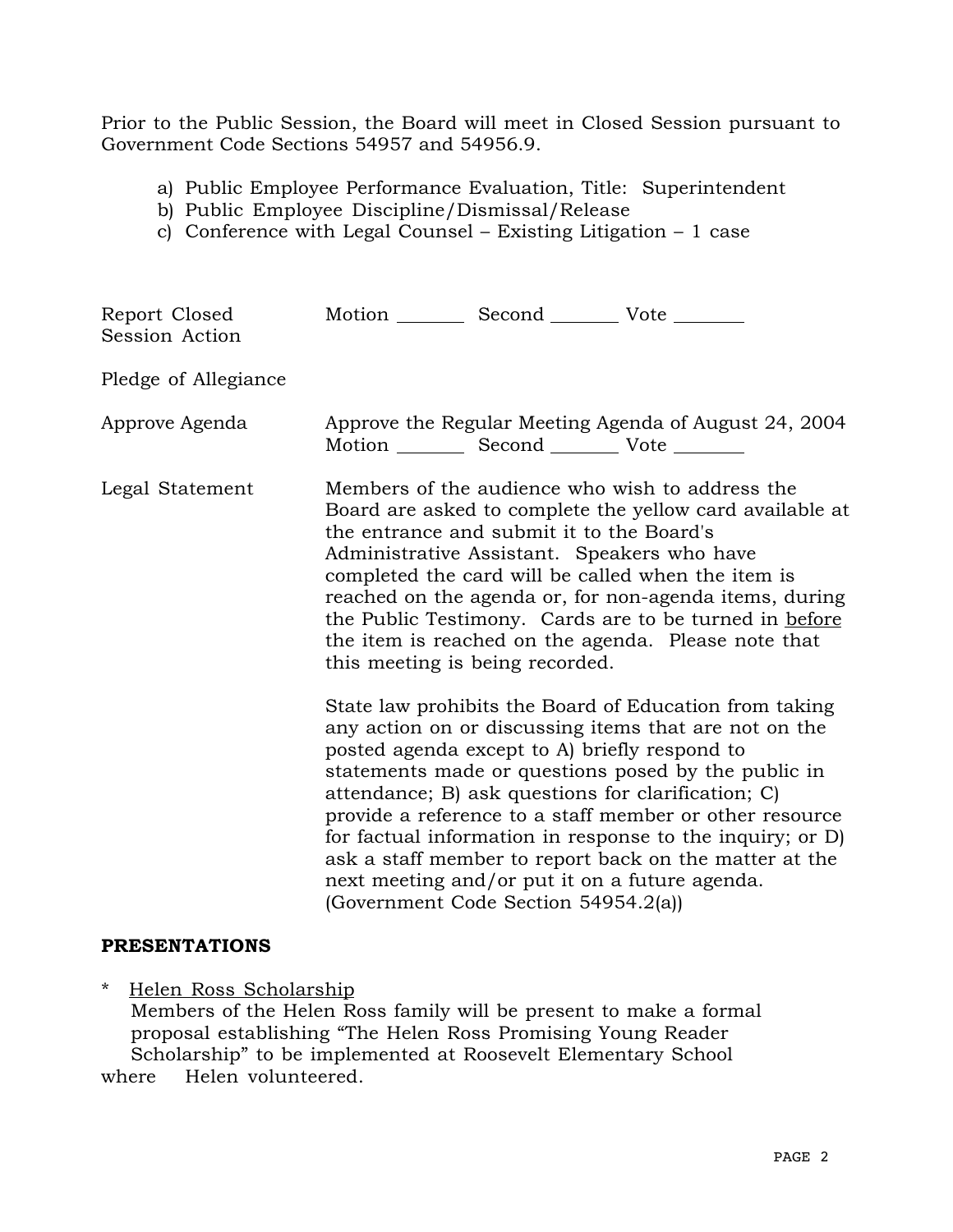\* 2003-2004 California High School Exam (CAHSEE) Test Results Linda Granger, Associate Principal at San Leandro High School, and Laura Leventer, Coordinator of Data and Assessment, will present the 2003-2004 California High School Exam (CAHSEE) test results for the District.

#### **PUBLIC TESTIMONY ON NON-AGENDA ITEMS**

**REPORTS** Correspondence

Superintendent's Report

- Status Update Regarding Facilities for School Opening
- 2004-2005 State Budget
- Bancroft City/District Joint Project

Board Committee Reports

- Facilities/Technology
- Policy
- Board Representatives' Reports
	- Alameda County School Boards Assn.
	- City/District Liaison

## **PRESENTATION**

\* Mike Murphy, Director of Facilities and Operations, will share with the Board the monthly status of current projects throughout the District.

## **FACILITIES/CONSTRUCTION ITEMS**

## **Action Items**

| $4.1-F/A$                                                          | Staff Recommendation:                                                                                                                                                 |
|--------------------------------------------------------------------|-----------------------------------------------------------------------------------------------------------------------------------------------------------------------|
| Change Order #6                                                    | Approve Change Order #6 for Fedcon General                                                                                                                            |
| Jefferson Elementary                                               | Contractors, Inc. for Jefferson Elementary                                                                                                                            |
| School - Increment II                                              | School Increment II - Bid Package #03-01.                                                                                                                             |
|                                                                    | Motion Second Vote                                                                                                                                                    |
| $4.2-F/A$<br>Change Order #9<br>Elementary School<br>Modernization | Staff Recommendation:<br>Approve Change Order #9 for Arntz Builders<br>for the Elementary Schools Modernization<br>Project; Bid Package #03-05.<br>Motion Second Vote |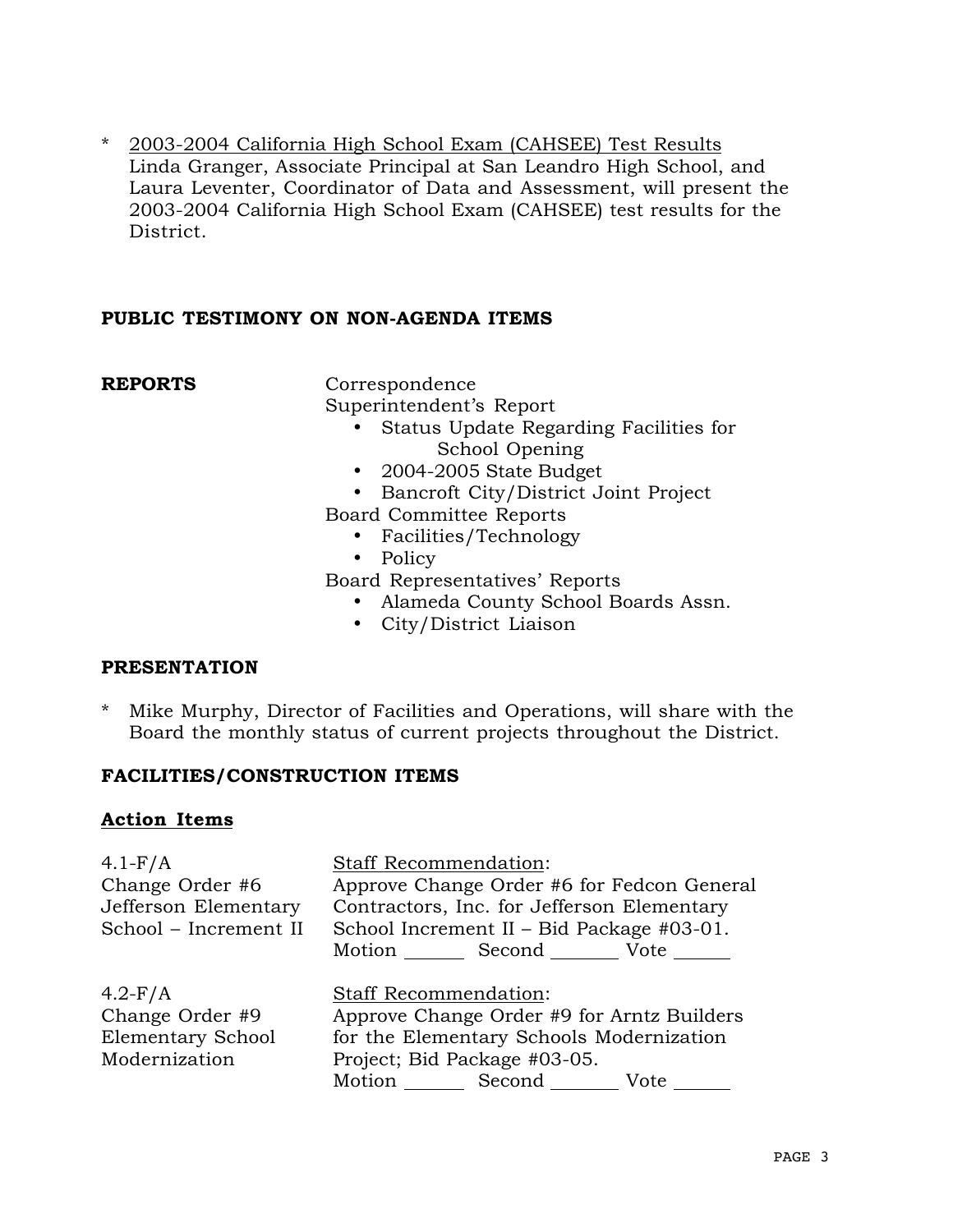| $4.3-F/A$            | Staff Recommendation:                           |
|----------------------|-------------------------------------------------|
| Change Order #10     | Approve Change Order #10 for Arntz Builders     |
| Bancroft and Muir    | for Bancroft and Muir Schools Modernization     |
| Middle Schools       | Project; Bid Package #03-04.                    |
| Modernization        | Motion _________ Second __________ Vote _______ |
| $4.4-F/A$            | Staff Recommendation:                           |
| Change Order #13     | Approve Change Order #13 for Vitton             |
| San Leandro High     | Construction for the San Leandro High School    |
| School Modernization | Modernization Project; Bid Package #03-03.      |
| Project              | Motion _________ Second __________ Vote ______  |

#### **CONSENT ITEMS**

These items are considered routine and may be enacted by a single motion. At the request of any member of the Board, any item on the consent agenda shall be removed and given individual consideration for action as a regular agenda item.

# General Services

| $1.1 - C$<br>Approval of Board<br>Minutes $-$                 | Staff Recommendation:<br>Approve the minutes of the regular board<br>meeting held on July 7, 2004.                                |
|---------------------------------------------------------------|-----------------------------------------------------------------------------------------------------------------------------------|
| July 7, 2004                                                  | Motion _________ Second __________ Vote _______                                                                                   |
| $1.2-C$<br>Approval of Board                                  | Staff Recommendation:<br>Approve the minutes of the special board                                                                 |
| Minutes $-$                                                   | meeting held on July 13, 2004.                                                                                                    |
| July 13, 2004                                                 | Motion ________ Second _________ Vote _______                                                                                     |
| $1.3-C$<br>Approval of Board<br>Minutes $-$<br>August 3, 2004 | <b>Staff Recommendation:</b><br>Approve the minutes of the special board<br>meeting held on August 3, 2004.<br>Motion Second Vote |
| $1.4 - C$                                                     | Staff Recommendation:                                                                                                             |
| Resolution #04-41                                             | Adopt Resolution #04-41 to certify that Board                                                                                     |
| Board Member                                                  | Member Pauline Cutter was absent from the                                                                                         |
| Compensation                                                  | August 3, 2004, public Board meeting due to<br>hardship.                                                                          |
|                                                               | Motion Second Vote                                                                                                                |
| Human Resources                                               |                                                                                                                                   |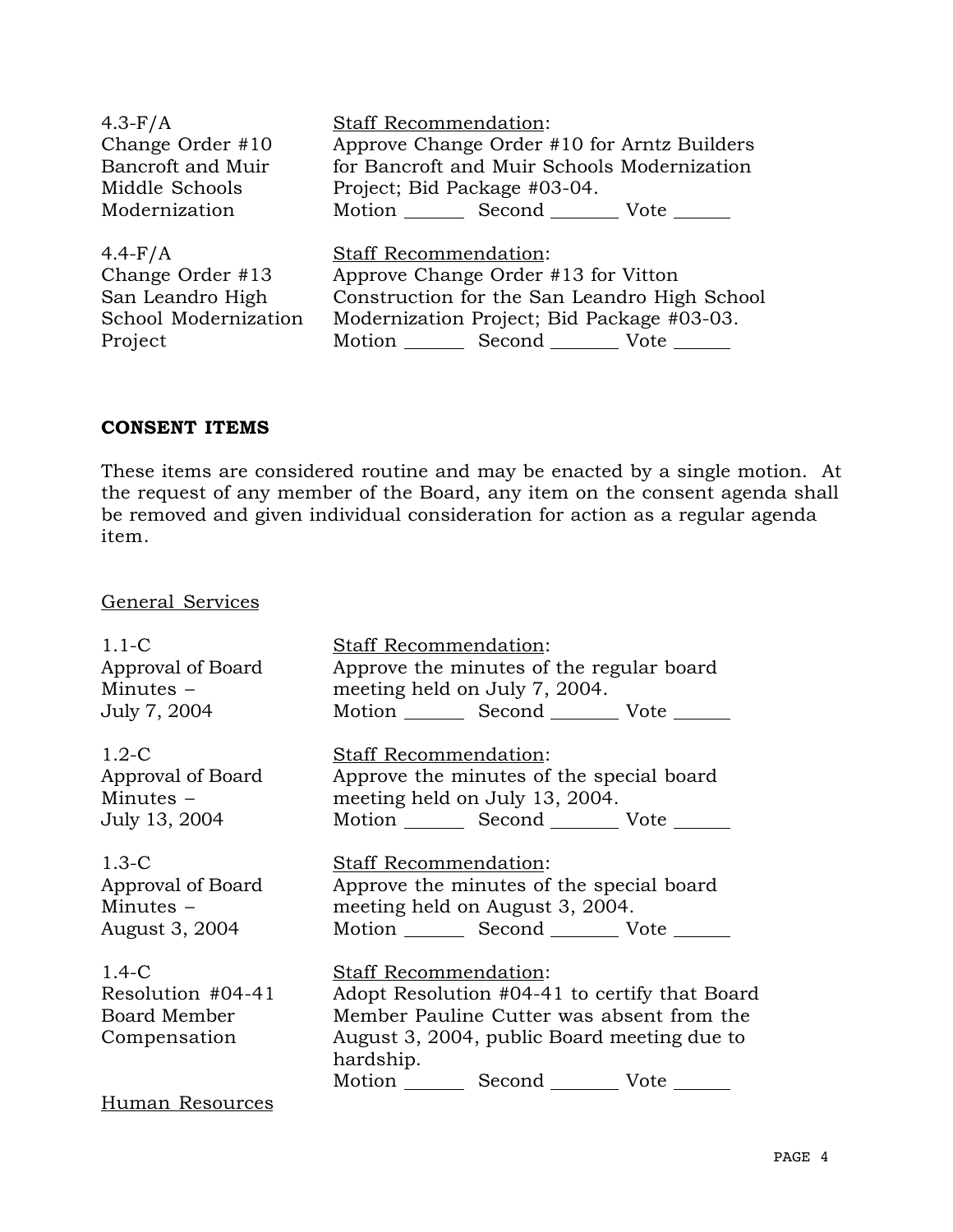| $2.1-C$<br>Acceptance of<br>Personnel Report                                                                                               | <b>Staff Recommendation:</b><br>Accept Personnel Report as submitted.<br>Motion _________ Second __________ Vote _______                                                                                                                                                                                                                                                                                                   |
|--------------------------------------------------------------------------------------------------------------------------------------------|----------------------------------------------------------------------------------------------------------------------------------------------------------------------------------------------------------------------------------------------------------------------------------------------------------------------------------------------------------------------------------------------------------------------------|
| <b>Educational Services</b>                                                                                                                |                                                                                                                                                                                                                                                                                                                                                                                                                            |
| $3.1-C$<br>Acceptance of<br>Donations                                                                                                      | <b>Staff Recommendation:</b><br>Approve the acceptance of gifts to the District as<br>follows:                                                                                                                                                                                                                                                                                                                             |
|                                                                                                                                            | <b>McKinley Elementary School</b><br>As part of the McKinley library remodeling<br>project the following were donated:<br>A new library check-out counter from the<br>Kerry Skehan-Marshall family<br>Time, materials, and installation of this<br>$\bullet$<br>library check-out counter from the<br>contractor, (Arntz Construction), the<br>architect (BCA Architects), and the<br>construction management firm (Vanir) |
|                                                                                                                                            | Roosevelt Elementary School<br>\$5000 (\$500/year for 10 years) to establish<br>The Helen Ross Promising Young Reader<br>Scholarship from her family, Shauna<br>Rockson, Grant Ross, Leslie Gompertz,<br>Gail Ross, and Michelle Miller.<br>Motion _________ Second ___________ Vote _______                                                                                                                               |
| $3.2-C$<br>Non-Public School<br>Contracts                                                                                                  | <b>Staff Recommendation:</b><br>Approve the Non-Public School Contracts for<br>Special Education Students.<br>Motion _________ Second __________ Vote _______                                                                                                                                                                                                                                                              |
| $3.3-C$<br>Approve the<br>Certificated<br>Administrators to<br>Serve on<br>Administrative Panel<br>Hearings for the<br>2004-05 School Year | Staff Recommendation:<br>Approve the Certificated Administrators to serve<br>on Administrative Panel Hearings for the 2004-<br>05 school year.<br>Motion _________ Second ___________ Vote _______                                                                                                                                                                                                                         |

Business, Operations and Facilities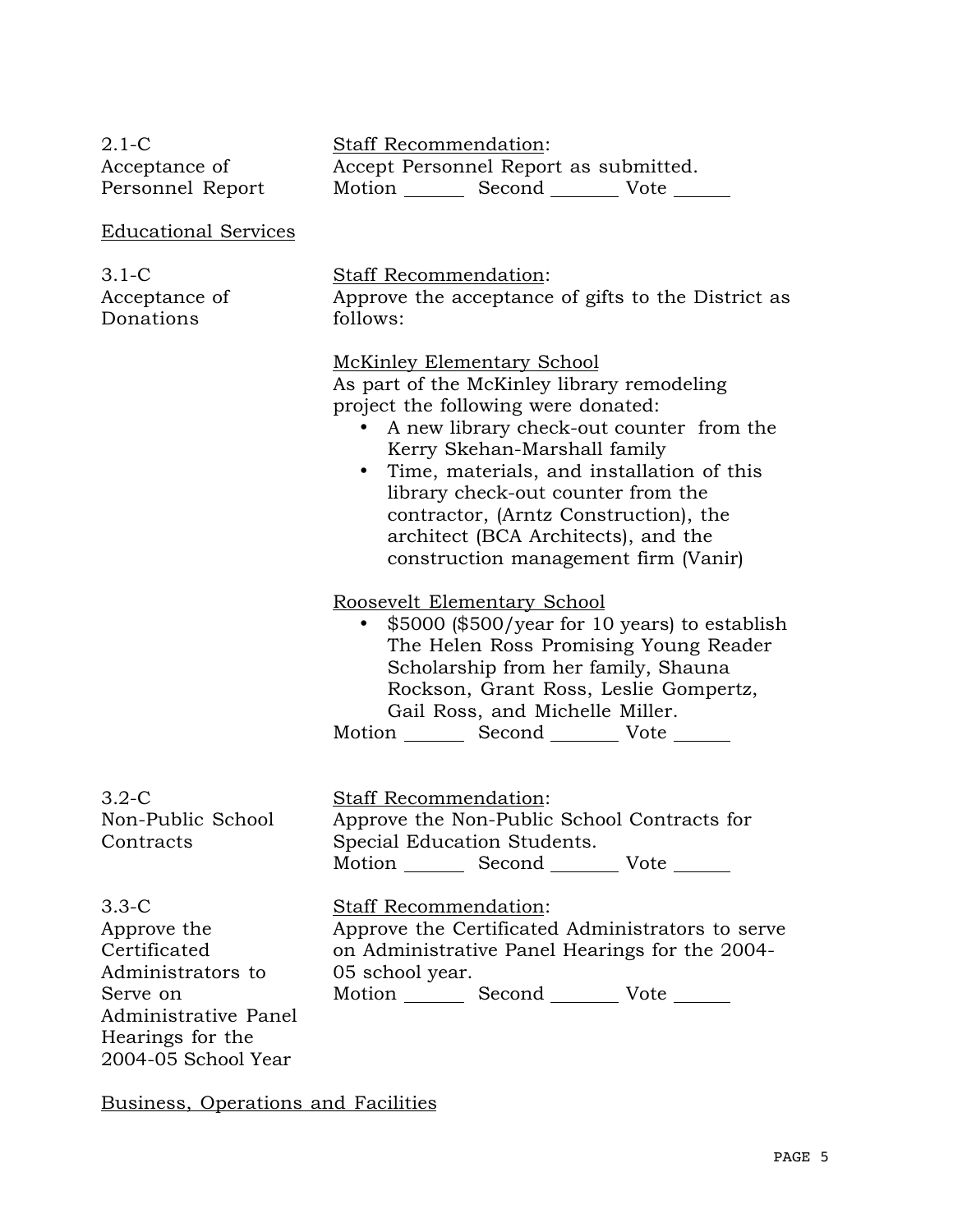| $4.1 - C$<br>Ratification of Payroll    | Staff Recommendation:<br>Ratify July 2004 payroll in the amount of<br>\$1,540,117.21.<br>Motion Second Vote                                              |
|-----------------------------------------|----------------------------------------------------------------------------------------------------------------------------------------------------------|
| $4.2-C$<br>Approval of Bill<br>Warrants | Staff Recommendation:<br>Approve Bill Warrants #88036100-88038347<br>in the amount of \$5,160,891.74.<br>Motion _________ Second __________ Vote _______ |
| $4.3-C$<br>Intra-Budget Transfers       | Staff Recommendation:<br>Approve the request for Intra-Budget Transfers<br>for June and July 2004.<br>Motion Second Vote                                 |

# **ACTION ITEMS**

These items are presented for action at this time. Some may have been reviewed at a previous meeting.

# Human Resources

| $2.1-A$                     | Staff Recommendation:                             |
|-----------------------------|---------------------------------------------------|
| Computer Technician         | Approve the job description for the Computer      |
| Job Description             | Technician                                        |
|                             | Motion _________ Second __________ Vote _______   |
| $2.2-A$                     | Staff Recommendation:                             |
| New Job Description         | Approve the job description and job title for the |
| and Job Title for           | Special Services Secretary.                       |
| Special Services            | Motion _________ Second ___________ Vote _______  |
| Secretary                   |                                                   |
| <b>Educational Services</b> |                                                   |
| $3.1-A$                     | Staff Recommendation:                             |
| Approval of                 | Approve the recommendation of the Director of     |
| Termination of              | Student Support Services to terminate the         |
| <b>Expulsion Order</b>      | expulsion order for student E04-02/03.            |
|                             | Motion ________ Second _________ Vote _______     |
|                             |                                                   |
| $3.2-A$                     | <b>Staff Recommendation:</b>                      |
| Approval of                 | Approve the recommendation of the Director of     |
| Termination of              | Student Support Services to terminate the         |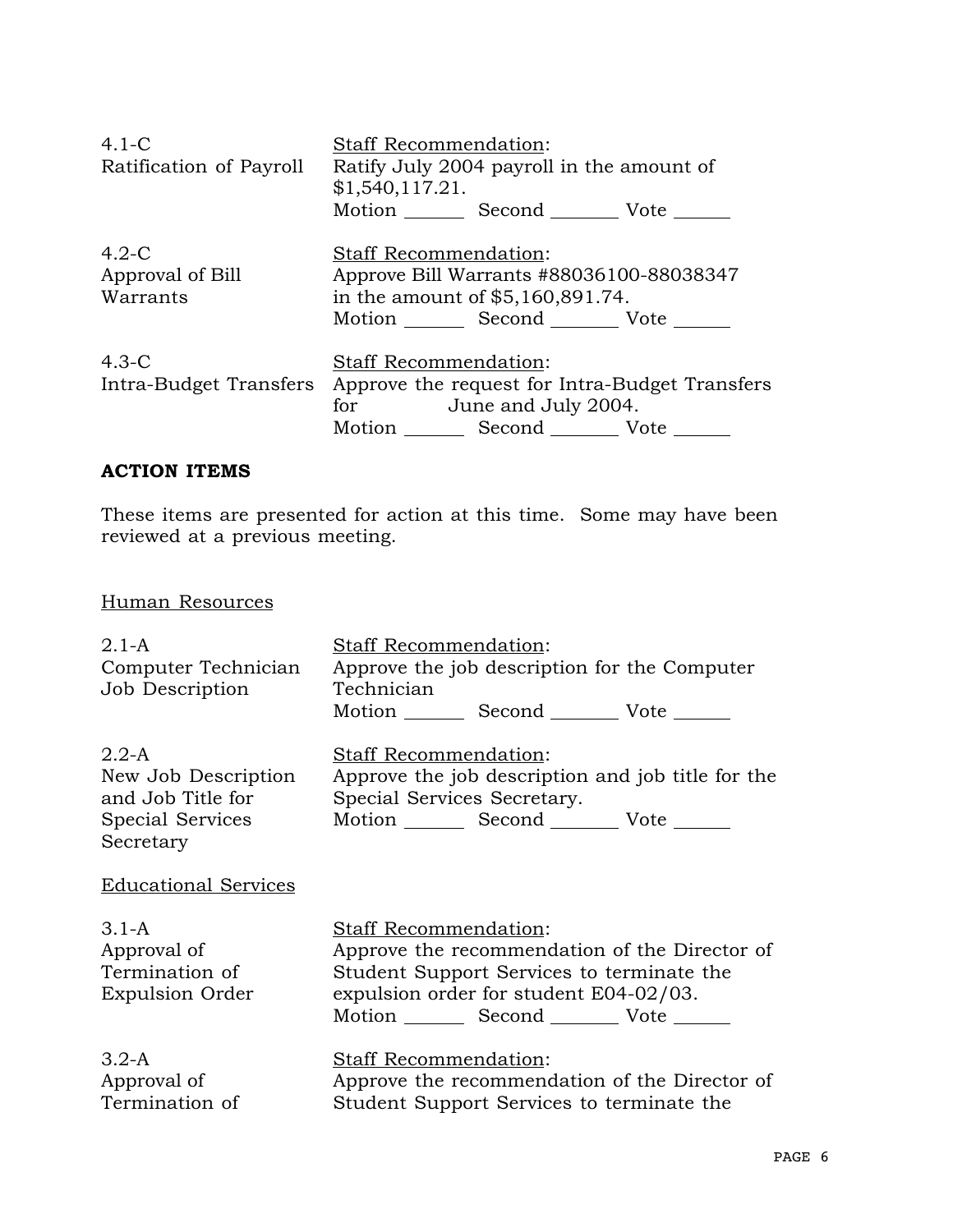| <b>Expulsion Order</b>                                             | expulsion order for student E019-03/04.<br>Motion _________ Second __________ Vote _______                                                                                                                        |  |
|--------------------------------------------------------------------|-------------------------------------------------------------------------------------------------------------------------------------------------------------------------------------------------------------------|--|
| $3.3-A$<br>Approval of<br>Termination of<br><b>Expulsion Order</b> | Staff Recommendation:<br>Approve the recommendation of the Director of<br>Student Support Services to terminate the<br>expulsion order for student E027-03/04.<br>Motion _________ Second __________ Vote _______ |  |
| $3.4-A$<br>Approval of<br>Termination of<br><b>Expulsion Order</b> | Staff Recommendation:<br>Approve the recommendation of the Director of<br>Student Support Services to terminate the<br>expulsion order for student E28-03/04.<br>Motion _________ Second __________ Vote _______  |  |
| $3.5-A$<br>Approval of<br>Termination of<br><b>Expulsion Order</b> | Staff Recommendation:<br>Approve the recommendation of the Director of<br>Student Support Services to terminate the<br>expulsion order for student E039-03/04.<br>Motion _________ Second __________ Vote _______ |  |
| $3.6-A$<br>The Helen Ross<br>Promising Young<br>Reader Scholarship | Staff Recommendation:<br>Approve the establishment of The Helen Ross<br>Promising Young Reader Scholarship at<br>Roosevelt Elementary School, 2004-2014.<br>Motion _________ Second __________ Vote _______       |  |
| Business, Operations and Facilities                                |                                                                                                                                                                                                                   |  |
| $4.1-A$<br>Bancroft Middle School<br>Parking Lot Use<br>Extension  | Staff Recommendation:<br>Approve the Bancroft Middle School Parking Lot<br>Use Extension.<br>Motion _________ Second _________ Vote _______                                                                       |  |
| $4.2-A$                                                            | <b>Staff Recommendation:</b>                                                                                                                                                                                      |  |

New Food Services' Manager Position at Wilson Elementary School

Approve the new Food Services' manager position at Wilson Elementary School. Motion \_\_\_\_\_\_\_\_ Second \_\_\_\_\_\_\_\_\_ Vote \_\_\_\_\_\_

#### **CONFERENCE**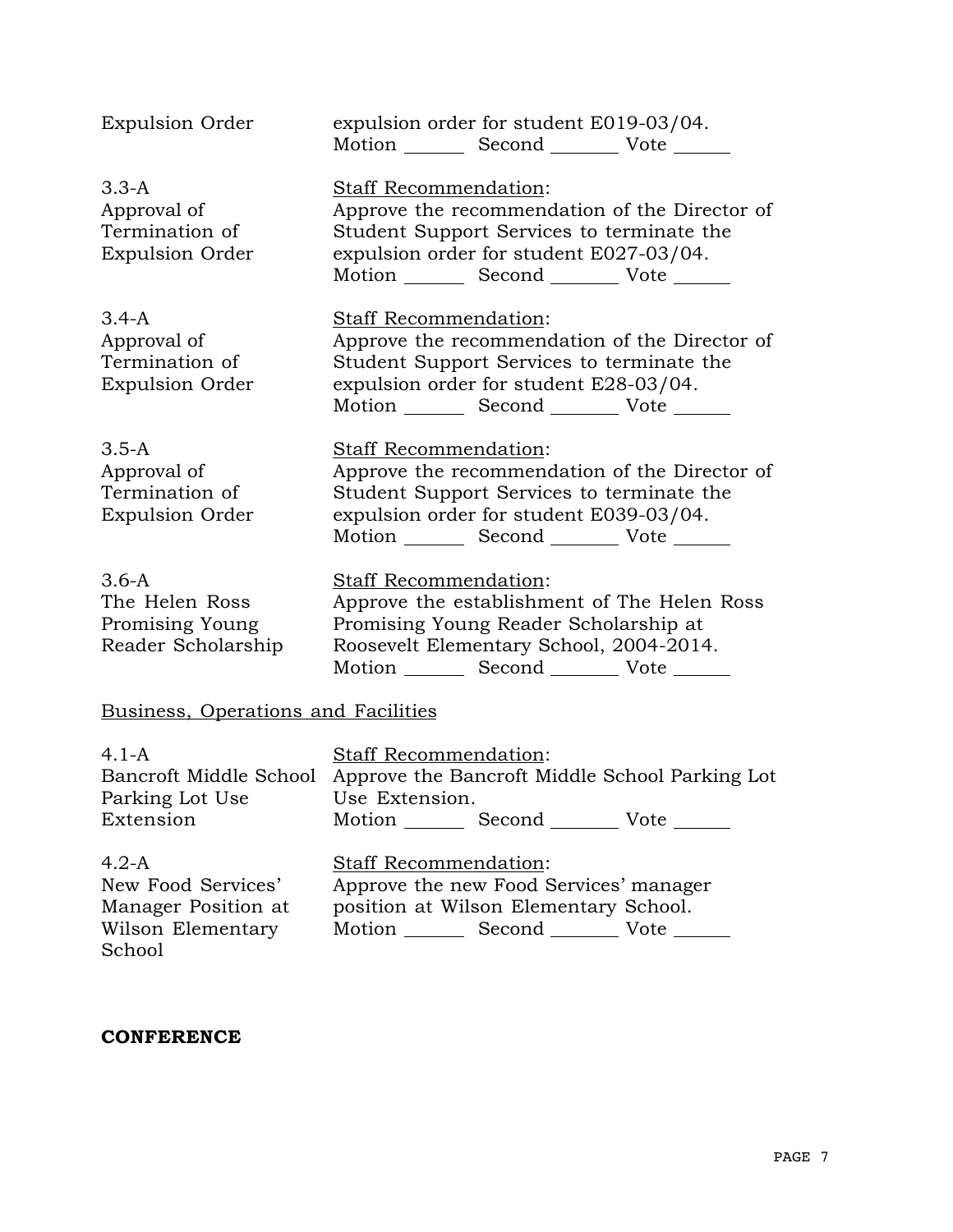These items are submitted for advance planning and to assist the Board in establishing future agenda items. The Board may, however, take action on the following:

General Services

| $1.1-CF$<br>Revision of Board<br>Policy 1312.3 and<br>Addition of<br>$E$ 1312.3(a), and $E$<br>1312.3(b), Uniform<br>Complaint Procedures                    | <b>Staff Recommendation:</b><br>The Board will discuss and consider the approval<br>of revised Board Policy 1312.3 and addition of<br>E 1312.3(a), and E 1312.3(b), Uniform Complaint<br>Procedures.<br>Motion _________ Second __________ Vote _______             |
|--------------------------------------------------------------------------------------------------------------------------------------------------------------|---------------------------------------------------------------------------------------------------------------------------------------------------------------------------------------------------------------------------------------------------------------------|
| $1.2-CF$                                                                                                                                                     | <b>Staff Recommendation:</b>                                                                                                                                                                                                                                        |
| Addition of E                                                                                                                                                | The Board will discuss and consider the approval                                                                                                                                                                                                                    |
| 4144/4244/4344 to                                                                                                                                            | of the addition of E 4144/4244/4344 to Board                                                                                                                                                                                                                        |
| Board Policy,                                                                                                                                                | Policy, Complaints.                                                                                                                                                                                                                                                 |
| Complaints                                                                                                                                                   | Motion _________ Second __________ Vote _______                                                                                                                                                                                                                     |
| $1.3-CF$                                                                                                                                                     | Staff Recommendation:                                                                                                                                                                                                                                               |
| Revision of Board                                                                                                                                            | The Board will discuss and consider the approval                                                                                                                                                                                                                    |
| Policy 5116.1, $E(1)$                                                                                                                                        | of revisions to Board Policy 5116.1, $E(1)$ 5116.2                                                                                                                                                                                                                  |
| 5116.1, E(2) 5116.1                                                                                                                                          | and $E(2)$ 5116.1, Open Enrollment.                                                                                                                                                                                                                                 |
| Open Enrollment                                                                                                                                              | Motion _________ Second __________ Vote _______                                                                                                                                                                                                                     |
| $1.4-CF$<br>Revision of Board<br>Policy 5117, Inter-<br>District Attendance,<br>and E(1) 5117.1, E(2)<br>5117.2, Inter-District<br><b>Attendance Permits</b> | <b>Staff Recommendation:</b><br>The Board will discuss and consider the approval<br>of the revision of Board Policy 5117, Inter-<br>District Attendance, and E(1) 5117.1, Inter-<br>District Attendance Permits.<br>Motion _________ Second __________ Vote _______ |
| $1.5-CF$                                                                                                                                                     | <b>Staff Recommendation:</b>                                                                                                                                                                                                                                        |
| Revision of Board                                                                                                                                            | The Board will discuss and consider the approval                                                                                                                                                                                                                    |
| Policy 5145.3,                                                                                                                                               | of the revision of Board Policy 5145.3, Non-                                                                                                                                                                                                                        |
| Non-Discrimination/                                                                                                                                          | Discrimination/Harassment.                                                                                                                                                                                                                                          |
| Harassment                                                                                                                                                   | Motion _________ Second __________ Vote                                                                                                                                                                                                                             |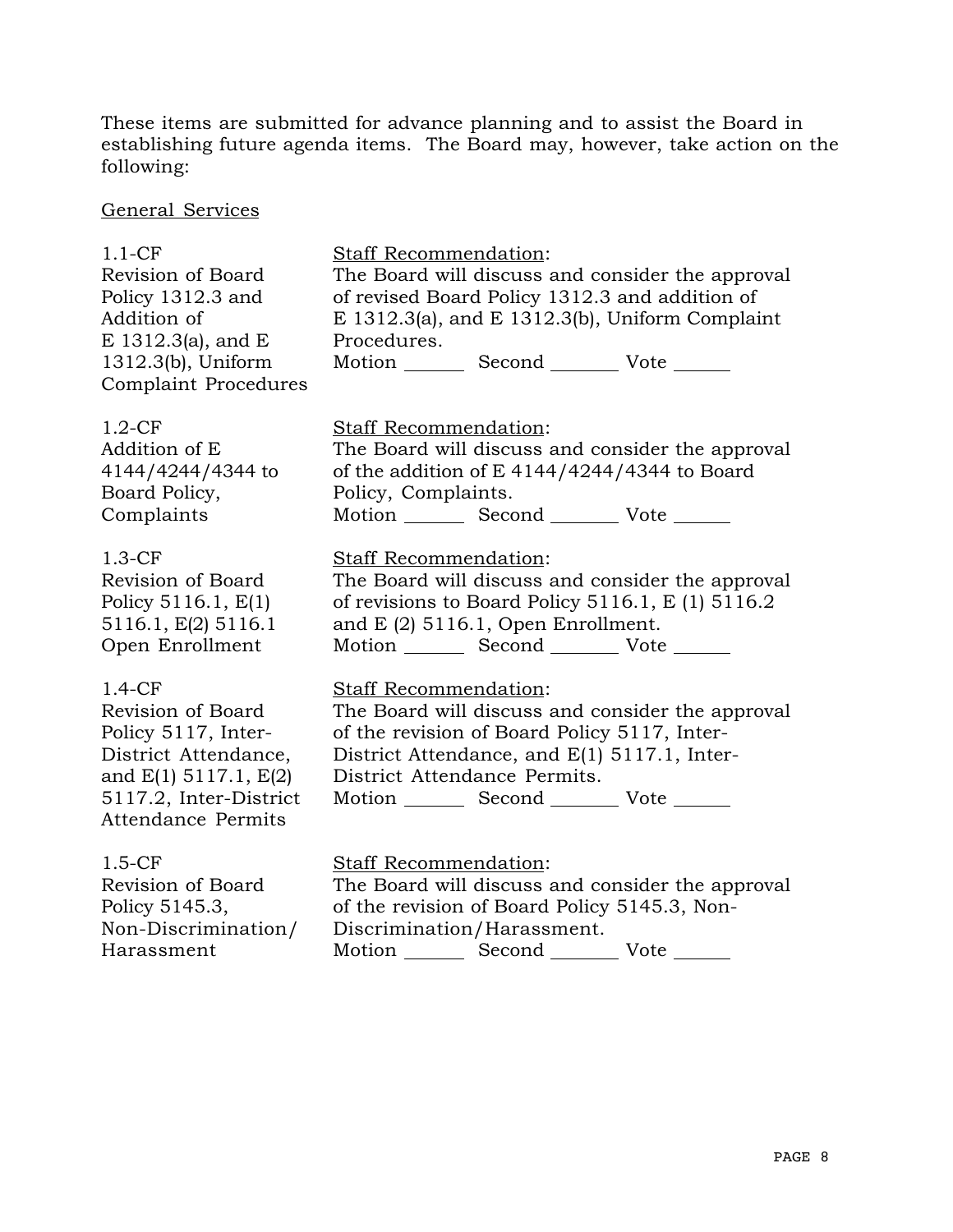| $1.6-CF$<br>Revision of Board<br>Policy 5145.31, E<br>5145.31, Hate<br>Motivated Behavior | <b>Staff Recommendation:</b><br>The Board will discuss and consider the approval<br>of the revision of Board Policy 5145.31 and<br>E 5145.31, Hate Motivated Behavior.<br>Motion Second Vote ______ |  |
|-------------------------------------------------------------------------------------------|-----------------------------------------------------------------------------------------------------------------------------------------------------------------------------------------------------|--|
| $1.7-CF$                                                                                  | <b>Staff Recommendation:</b>                                                                                                                                                                        |  |
| Replacement of $E(1)$                                                                     | The Board will discuss and consider the approval                                                                                                                                                    |  |
| 5145.7 and E(2) 5145.7                                                                    | of the replacement of $E(1)$ 5145.7 and $E(2)$                                                                                                                                                      |  |
| to Board Policy with                                                                      | 5145.7 to Board Policy with new $E(1)$ 5145.7,                                                                                                                                                      |  |
| New $E(1)$ 5145.7,                                                                        | Sexual Harassment.                                                                                                                                                                                  |  |
| Sexual Harassment                                                                         | Motion Second Vote                                                                                                                                                                                  |  |
| Business, Operations and Facilities                                                       |                                                                                                                                                                                                     |  |
| $4.1 - CF$                                                                                | <b>Staff Recommendation:</b>                                                                                                                                                                        |  |
| Technology Network                                                                        | The Board will discuss and consider the approval                                                                                                                                                    |  |
| Support at a                                                                              | of technology network support agreement.                                                                                                                                                            |  |
| Discounted Price                                                                          | Motion _________ Second ___________ Vote                                                                                                                                                            |  |

| $4.2-CF$<br>School Developer Fees                                                                         | Staff Recommendation:<br>The Board will discuss and consider the approval<br>Change of Assessment of the School Developer Fees Change of<br>Assessment.<br>Motion Second Vote            |
|-----------------------------------------------------------------------------------------------------------|------------------------------------------------------------------------------------------------------------------------------------------------------------------------------------------|
| $4.3-CF$<br>Resolution #04-42<br>Muir and Bancroft<br>Middle Schools'<br>Computer Connectivity<br>Project | Staff Recommendation:<br>The Board will discuss and consider adopting<br>Resolution #04-42 the Muir and Bancroft Middle<br>Schools' Computer Connectivity Project.<br>Motion Second Vote |
| $4.4-CF$<br>Contract for Legal<br>Services with Bassi,<br>Martini & Blum, LLP                             | Staff Recommendation:<br>The Board will discuss and consider the approval<br>of the contract for Legal Services with Bassi,<br>Martini & Blum, LLP.                                      |

Motion \_\_\_\_\_\_\_\_ Second \_\_\_\_\_\_\_\_\_ Vote \_\_\_\_\_\_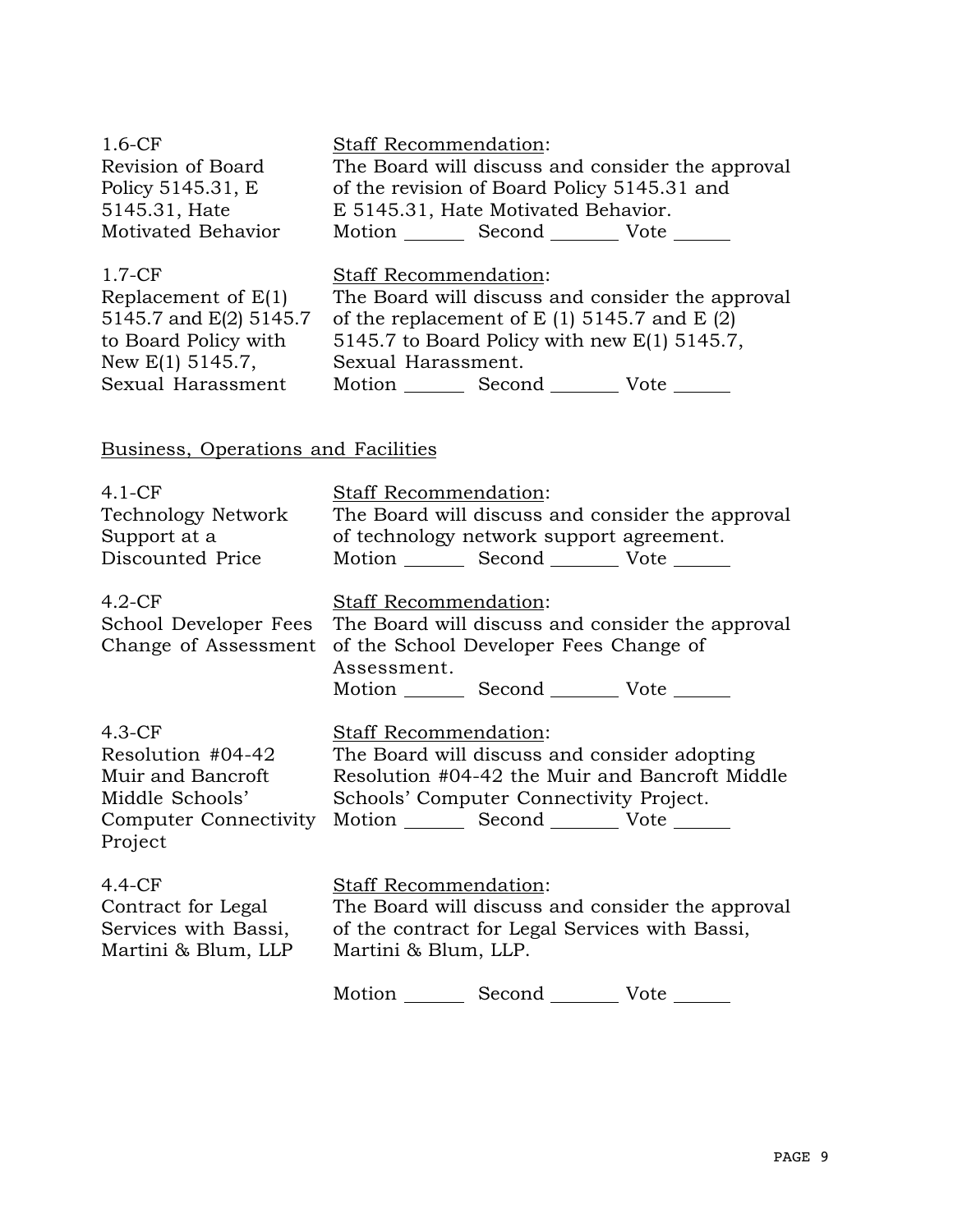## **INFORMATION**

## Educational Services

| $3.1-I$                             | Staff Recommendation:                                              |
|-------------------------------------|--------------------------------------------------------------------|
| AR 1312.3 Uniform                   | Receive for information revised AR 1312.3                          |
| Complaint Procedures                | Uniform Complaint Procedures as presented.                         |
| $3.2-I$                             | Staff Recommendation:                                              |
| AR 4144/4244/4344                   | Receive for information revised AR                                 |
| Complaints                          | 4144/4244/4344 Complaints as presented.                            |
| $3.3-I$                             | Staff Recommendation:                                              |
| AR 5116.1 Open                      | Receive for information revised AR 5116.1 Open                     |
| District                            | Enrollment Within the Enrollment Within the District as presented. |
| $3.4-I$                             | Staff Recommendation:                                              |
| AR 5116.2 Intra-                    | Receive for information revised AR 5116.2, Intra-                  |
| District Transfers                  | District Transfers as presented.                                   |
| $3.5-I$                             | Staff Recommendation:                                              |
| AR 5117.1 Inter-                    | Receive for information revised AR 5117.1 Inter-                   |
| District Attendance                 | District Attendance Permits as presented.                          |
| Permits                             | Motion _________ Second __________ Vote _______                    |
| $3.6-I$                             | Staff Recommendation:                                              |
| AR 5145.31                          | Receive for information revised AR 515.31 Hate                     |
| Hate Motivated                      | Motivated Behavior as presented.                                   |
| Behavior                            | Motion _________ Second __________ Vote _______                    |
| Business, Operations and Facilities |                                                                    |
| 4 1 J                               | $Staff$ Recommendation:                                            |

4.1-I 4.1-1<br>Miscellaneous<br>Receints Receipts

Staff Recommendation: Miscellaneous receipts in the amount of \$16,883.15 have been deposited in the Treasury of Alameda County.

# **ADDITIONAL SUGGESTIONS AND COMMENTS FROM BOARD MEMBERS**